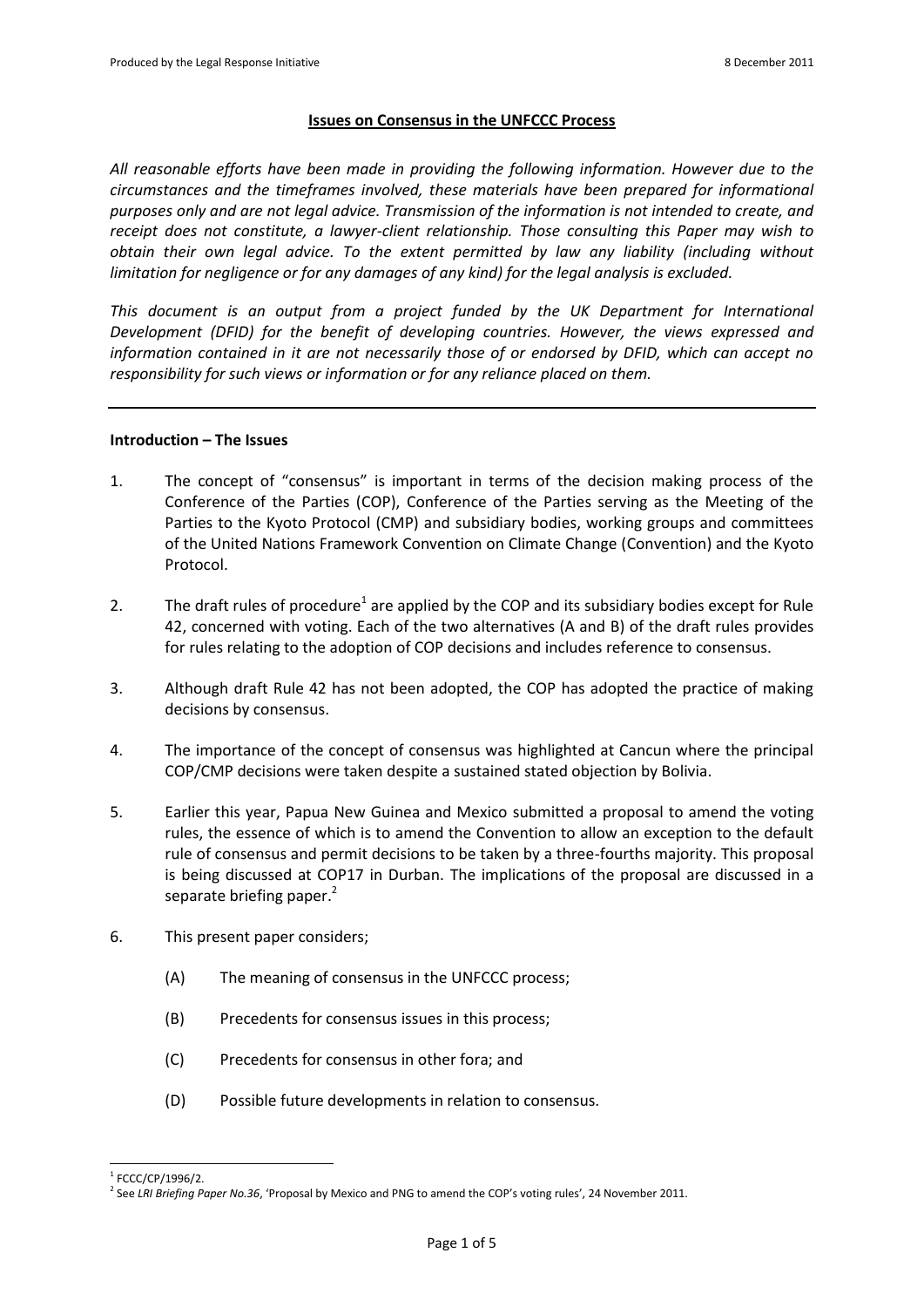### **The meaning of consensus**

- 7. At its most basic level, consensus means agreement, and the concept in private law of "consensus ad idem" is well known as an element of concluding a binding bipartite agreement.
- 8. In the context of Multilateral Environmental Agreements it raises a question as to the position where there is agreement, but not by all those entitled to vote.
- 9. On the one hand, consensus plainly requires more than a majority vote, and indeed it is contrasted in various contexts with 2/3 and 3/4 majorities, showing that a higher degree of agreement than this is required. $3$  The relative political merits of consensus versus majority decision have been extensively debated and are outside the scope of this paper.
- 10. On the other hand, consensus is generally accepted to be satisfied by less than unanimity in the sense of positive agreement by all, and indeed it is most commonly defined in the negative sense as an absence of stated objection.<sup>4</sup> This definition is at least easy to apply, subject only to a possible issue as to whether there is a minimum number of affirmative votes required, in absolute terms or compared to the number of abstainers or non-objectors.
- 11. The manner in which the Cancun Agreements were reached raises the question of a jurisprudential and practical nature. The most obvious is that if the stated objection of one party does not prevent consensus, then how many objectors are needed to do so? And if a decision can be reached in the face of an objection by a party, can that party claim not to be bound, despite remaining a party?<sup>5</sup>
- 12. It has been suggested, specifically in the context of the Cancun decision, that a distinction may be drawn between an objection and a purported exercise of a power of veto, in that a party may legitimately prevent consensus by objection but not by veto, which is an abuse of the consensus rule.<sup>6</sup>
- 13. Whilst the meaning of consensus may be unclear, it has (or should have)<sup>7</sup> an objective legal definition, even if that definition is in itself elastic in application. Consensus should not simply be what, in the subjective opinion of the chair of the meeting concerned, is a sufficient level of agreement, even if this may be a *de facto* definition utilised pragmatically.
- 14. However within the UNFCCC process, it has been suggested that the decision of the chair on whether there is consensus may stand, unless objected to and overruled by a majority of the Parties.<sup>8</sup> This is on the basis that although Rule 42 has not been adopted, Rules 23 and 34 apply as the issue can be described as "a point of order", and that by analogy with the position under draft rule 42.3 the issue of whether it is such is itself a matter for determination by the chair.
- 15. Current climate change negotiations in Durban emphasise the uncertainty surrounding the meaning of "consensus", and whether it is desirable as a voting rule in all circumstances.

 $\overline{a}$ 

<sup>&</sup>lt;sup>3</sup> Articles 15 and 16 of the Convention, concerned with amendments to the Convention, refer to every effort being required to reach consensus, with a ¾ majority being the last resort if consensus cannot be reached, and a similar position pertains under Articles 20 and 21 of the Kyoto Protocol.

<sup>4</sup> *Yamin and Depledge*, 'The International Climate Change Regime', p. 433, *Rajamani,* 'The Cancun Agreements, Reading the Text, Subtext and Tealeaves' [2011] ICLQ 499 at 515. See also *The Limitations of Consensus* (2011), a Field publication (available a[t www.field.org.uk\)](http://www.field.org.uk/).

<sup>5</sup> The answer appears to be yes: *Brunnee*, 'COPing with Consent', p. 10, n.36**,** and see *Rajamani*, p. 518.

<sup>6</sup> *Rajamani*, p. 517.

<sup>7</sup> *Brunnee*, pp 8-9.

<sup>8</sup> *Yamin*, p. 444, by reference to draft procedure rules 23, 34 and 42.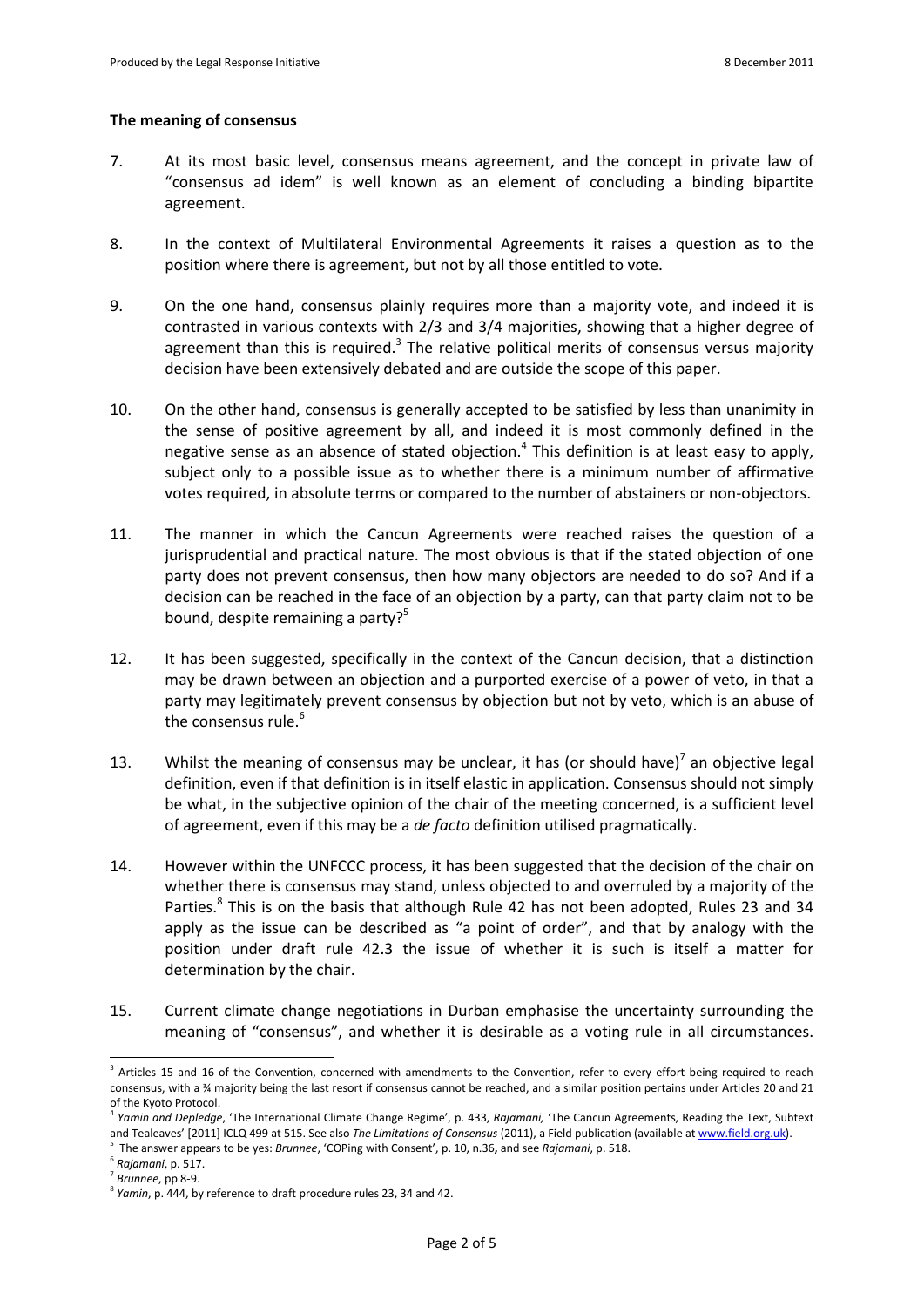With many Parties to the Convention adopting opposing interpretations of the term, the one point of agreement is that consensus is important and should be the primary goal. It is when efforts at reaching consensus have been exhausted that some Parties propose a majority voting rule.

16. This was seen clearly in the informal consultations in Durban on the proposal from Mexico and Papua New Guinea to amend Articles 7 and 18 of the UNFCCC, where Parties held strongly opposing views on whether there was a need to change the way the COP has traditionally taken decisions. On the one hand, a number of Parties believed that to allow a majority vote when all efforts to reach consensus had failed would allow for a more effective decision-making procedure. On the other hand, however, one Party expressed a view that in a regime where Parties cannot formally 'reserve' their positions in relation to a decision, the existence of the consensus rule preserves the sovereign rights of each state to decide whether it wants to consent to that decision.

# **Issues of consensus arising in the UNFCCC process**

- 17. Issues of consensus arose from the outset of climate change negotiations, before the UNFCCC even came into being. Although not a COP decision, the decision of the Intergovernmental Negotiating Committee adopting the Convention<sup>9</sup> itself was gavelled through with members of OPEC and Malaysia requesting the floor.<sup>10</sup>
- 18. Despite the contentious nature of the process, the need to address the nature of consensus has often been avoided due to the skill of the chair and by use of devices short of outright objection. For example, a party may be permitted to make a statement of concerns which is formally recorded as part of the record of proceedings, as happened in the case of the Berlin Mandate.<sup>11</sup>
- 19. A distinction may be drawn between imminent but not express opposition, which is no bar to consensus, $12$  and actual objection, which in normal circumstances is. A precedent for overcoming the difficulties in achieving a decision by consensus occurred at COP 2 (Geneva), when the Geneva Ministerial Declaration (which endorsed the IPCC's findings that human activities were changing the world's climate) was "noted" rather than adopted by the COP. This step was taken because it was clear that a small number of key States objected to its content. At the final plenary meeting, the president proposed to "take note" of the Declaration, meaning that while states could make qualifications or object to the Declaration, they could not prevent its formal recognition by the COP. The Declaration, together with the objections raised by the States, was reproduced in the COP 2 report.<sup>13</sup>
- 20. The issue of a lack of consensus arose again at the negotiating session before COP 3 (Kyoto). The Chairman ruled that there was consensus in favour of one negotiating option despite the fact there were three Parties that objected to that decision. These delegations challenged the Chairman's ruling. In response, the Chairman made it clear that he intended to put his ruling

  $^9$  INC/1992/1, contained as Annex II in A/AC.237/18 (Part II)/Add.1.

<sup>10</sup> *Rajamani,* p. 515.

 $11$  See FCCC/CP/1995/7/Add.1,Decision 1/CP.1, the Berlin Mandate; also see FCCC/CP/1995/7, paras 55-61 for statements made in connection with the adoption of Decision 1/CP.1, the Berlin Mandate.

<sup>12</sup> *Rajamani,* p. 516.

<sup>13</sup> See FCCC/CP/1996/15/Add.1, Annex, the Geneva Ministerial Declaration; also see FCCC/CP/1996/15, Annex IV, Statements made in connection with the Geneva Ministerial Declaration.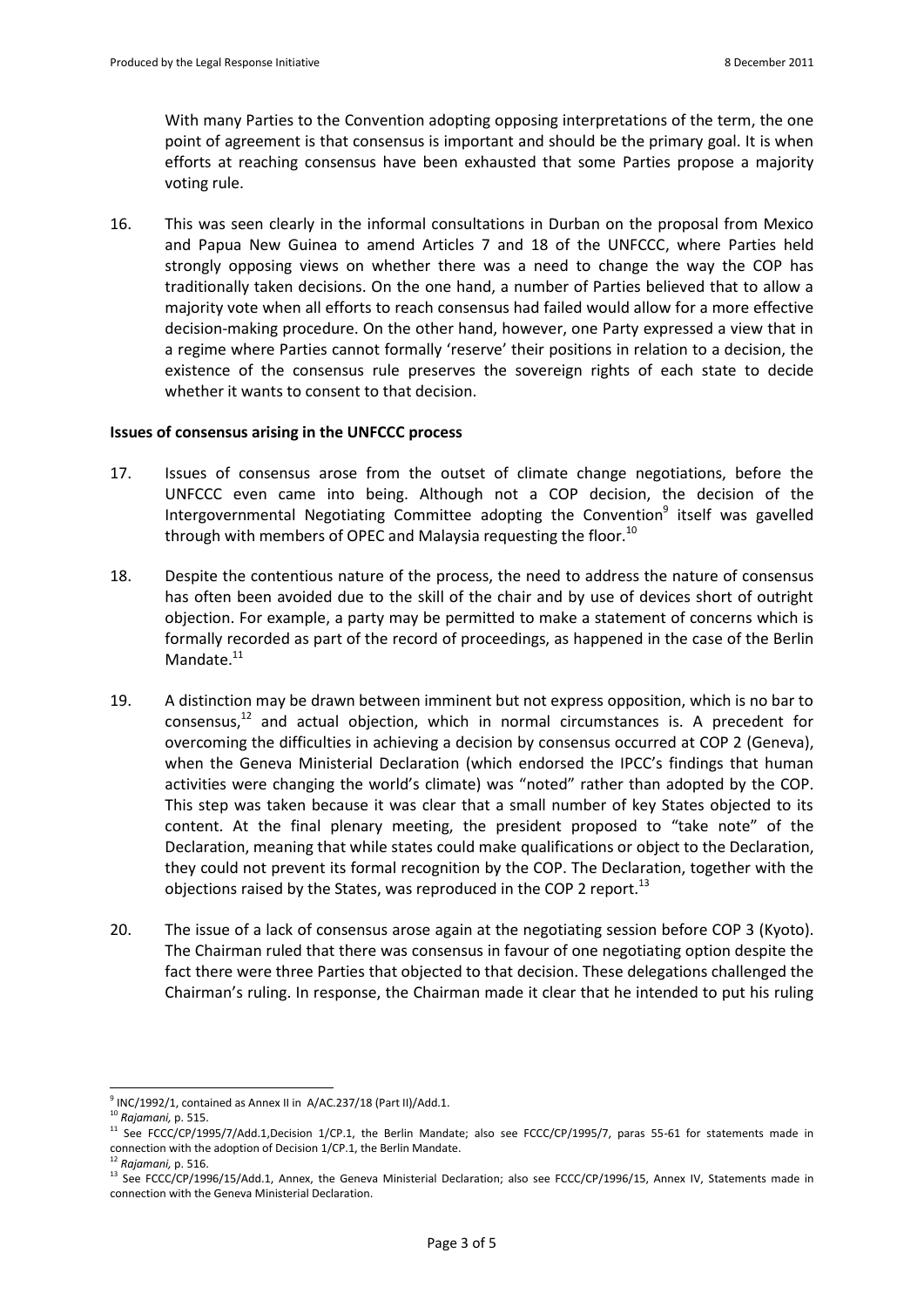to a vote. In light of this, the objectors withdrew their challenge and no vote was called: the Chairman's ruling that there was a consensus stood. $^{14}$ 

- 21. At COP 15 (Copenhagen) consensus could not be achieved on the Copenhagen Accord, as there was express opposition by some Parties. Therefore, this was another case where there could not be formal adoption under UNFCCC rules, the result being that the Parties merely "took note" of the Copenhagen Accord.
- 22. At COP 16 (Cancun) it was a case of declared consensus despite a lack of actual, formal consensus. The principal COP/CMP decisions in Cancun were therefore taken despite sustained objections from Bolivia, where Bolivia was effectively overruled and consensus declared.

## **Issues of consensus arising under other international conventions**

- 23. It should be noted that consensus (howsoever formulated) is not always required for the adoption of COP decisions under other international environmental conventions. The following paragraphs analyse the COP voting mechanisms under several international conventions, and is not intended to present an exhaustive analysis.
- 24. First, rule 40 of the rules of procedure for meetings of the parties to the Montreal Protocol<sup>15</sup> provides that:

*Unless otherwise provided by the [Convention] or by the Protocol, decisions of a meeting on all matters of substance shall be taken by a two-thirds majority vote of the Parties present and voting…..*

- 25. The rules of procedure to the Montreal Protocol were adopted at the first meeting of the parties to the Montreal Protocol.<sup>16</sup> In the specific context of the Vienna Convention for the Protection of the Ozone Layer and its Montreal Protocol, it was agreed that COP decisions should be adopted by a two-thirds majority (as opposed to consensus), save for where either provided otherwise. This majority decision-making power was incorporated to provide a more flexible and efficient mechanism to address the urgent threat of ozone depletion.
- 26. Second, a similar, lower threshold of two-thirds majority exists in the rules of procedure to the Basel Convention.<sup>17</sup> These rules were also adopted at the first meeting of the parties to the Basel Convention.<sup>18</sup>
- 27. Third, the rules of procedure to the Convention on Biological Diversity (CBD)<sup>19</sup> also specify a two-thirds majority. It should be noted however that, reflecting the difficulties that the UNFCCC COP have had in adopting the rules of procedure, the CBD COP has similarly failed to formally adopt their rules. The CBD COP has thus also resorted to consensus decisionmaking. $^{20}$
- 28. The CBD's sixth COP provides an example of where "significant consensus" was declared

 $\overline{a}$ <sup>14</sup> *Yamin*, p. 444.

<sup>&</sup>lt;sup>15</sup> Se[e http://ozone.unep.org/Publications/VC\\_Handbook/Section\\_3\\_Rules\\_of\\_Procedure/Rules\\_of\\_procedure.shtml](http://ozone.unep.org/Publications/VC_Handbook/Section_3_Rules_of_Procedure/Rules_of_procedure.shtml) at Rule 40.

<sup>&</sup>lt;sup>16</sup> Note that this can be contrasted with the Rules of Procedure to the UNFCCC which the COP have failed to formally adopt owing to a dispute over Rule 42 on voting.

<sup>&</sup>lt;sup>17</sup> <http://basel.int/meetings/rules-e.pdf> at Rule 40.

<sup>18</sup> [http://www.saicm.org/documents/qsp/exboard\\_2/2nd%20QSP%20EB%20INF6%20RoP%20examples.pdf.](http://www.saicm.org/documents/qsp/exboard_2/2nd%20QSP%20EB%20INF6%20RoP%20examples.pdf)

<sup>&</sup>lt;sup>19</sup> <http://www.cbd.int/convention/rules.shtml> at Rule 40.

<sup>20</sup> Young, T.R. (2002) *Brief Thoughts on COP-6*, 32 Environmental Policy & Law 133 at 133.